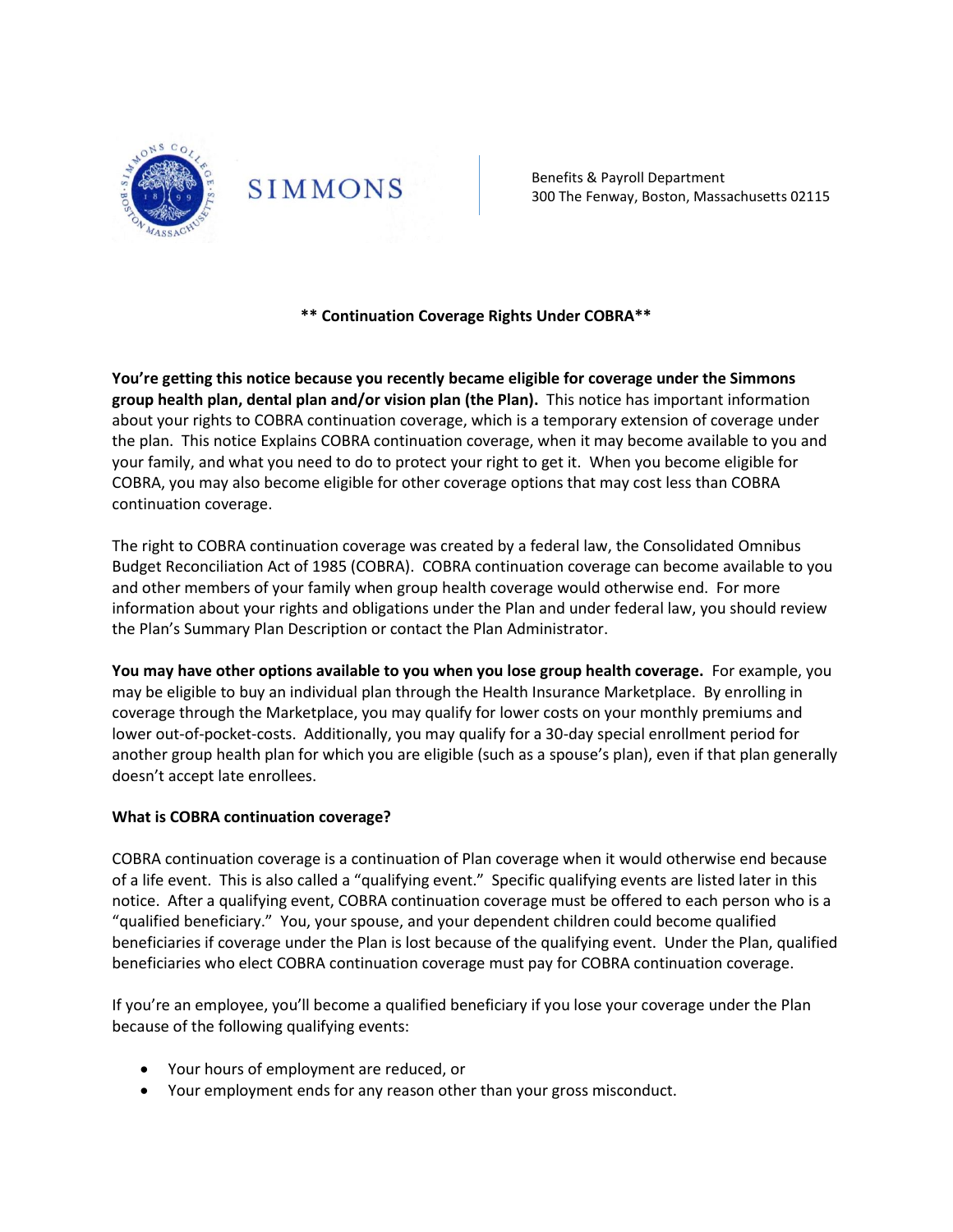If you're the spouse of an employee, you'll become a qualified beneficiary if you lose your coverage under the Plan because of the following qualifying events:

- Your spouse dies:
- Your spouse's hours of employment are reduced;
- Your spouse's employment ends for any reason other than his or her gross misconduct;
- Your spouse becomes entitled to Medicare benefits (under Part A, Part B, or both); or
- You become divorced or legally separated from your spouses.

Your dependent children will become qualified beneficiaries if they lose coverage under the Plan because of the following qualifying events:

- The parent-employee dies;
- The parent-employee's hours of employment are reduced;
- The parent-employee's employment ends for any reason other than his or her gross misconduct:
- The parent-employee becomes entitled to Medicare benefits (under Part A, Part B, or both); or
- The parents become divorced or legally separated; or
- The child stops being eligible for coverage under the Plan as a "dependent child."

#### **When is COBRA continuation coverage available?**

The Plan will offer COBRA continuation coverage to qualified beneficiaries only after the Plan Administrator has been notified that a qualifying event has occurred. The employer must notify the Plan Administrator of the following qualifying events:

- The end of employment or reduction of hours of employment;
- Death of the employee;
- The employee's becoming entitled to Medicare benefits (under Part A, Part B, or both).

**For all other qualifying events (divorce or legal separation of the employee and spouse or a dependent child's losing eligibility for coverage as a dependent child), you must notify the Plan Administrator within 60 days after the qualifying event occurs. You must notify the Benefits Department at Simmons College via email at benefits@simmons.edu.** 

#### **How is COBRA continuation coverage provided?**

Once the Plan Administrator receives notice that a qualifying event has occurred, COBRA continuation coverage will be offered to each of the qualified beneficiaries. Each qualified beneficiary will have an independent right to elect COBRA continuation coverage. Covered employees may elect COBRA continuation coverage on behalf of their spouses, and parents may elect COBRA continuation coverage on behalf of their children.

COBRA continuation coverage is a temporary continuation of coverage that generally lasts for 18 months due to employment termination or reduction of hours or work. Certain qualifying events, or a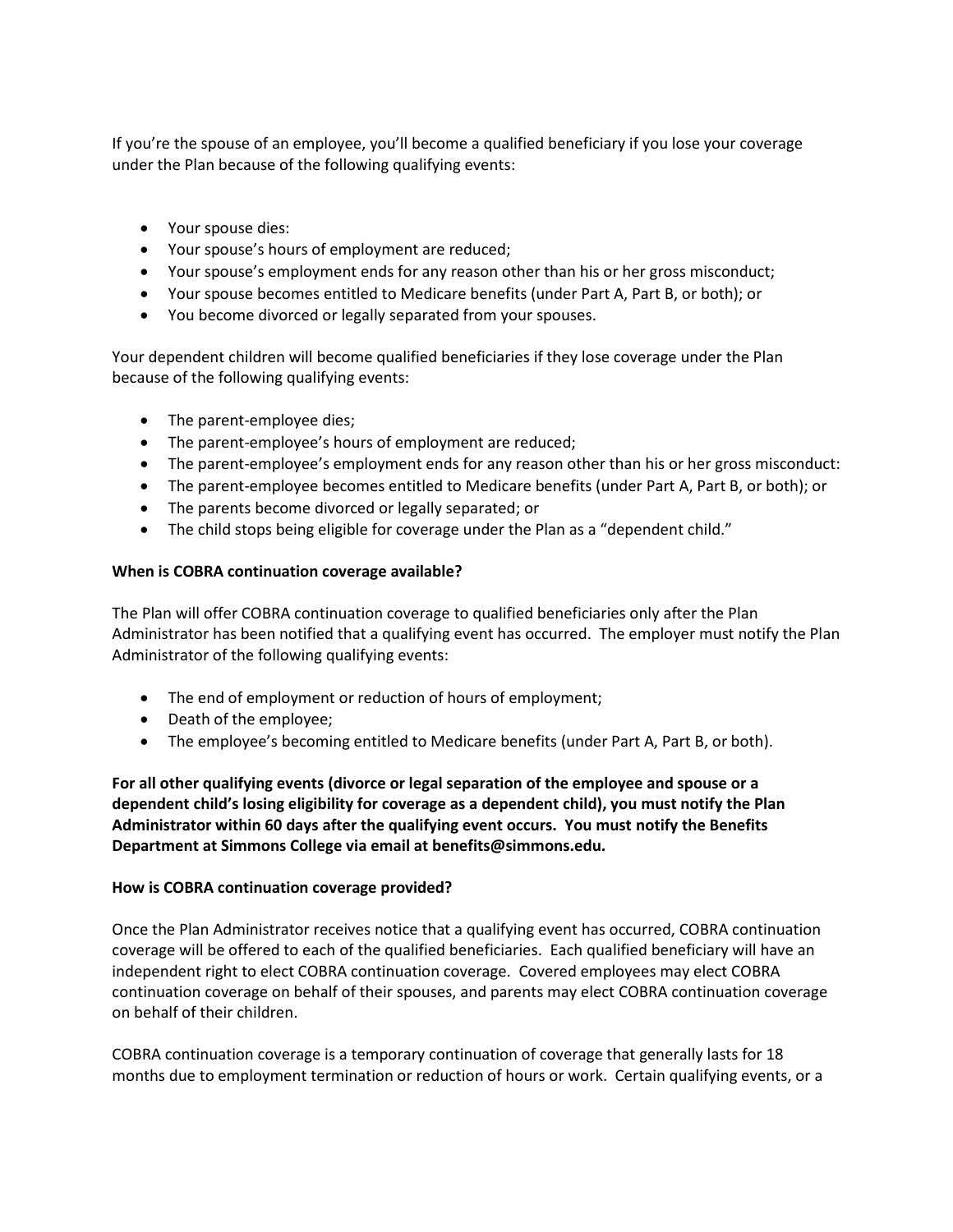second qualifying event during the initial period of coverage, may permit a beneficiary to receive a maximum of 36 months of coverage.

There are also ways in which this 18-month period of COBRA continuation coverage can be extended:

# *Disability extension of 18-month period of COBRA continuation coverage*

If you or anyone in your family covered under the Plan is determined by Social Security to be disabled and you notify the Plan Administrator in a timely fashion, you and your entire family may be entitled to get up to an additional 11 months of COBRA continuation coverage, for a maximum of 29 months. The disability would have to have started at some time before the  $60<sup>th</sup>$  day of COBRA continuation coverage and must last at least until the end of the 18-month period of COBRA continuation coverage.

## *Second qualifying event extension of 18-month period of continuation coverage*

If your family experiences another qualifying event during the 18 months of COBRA continuation coverage, the spouse and the dependent children in your family can get up to 18 additional months of COBRA continuation coverage, for a maximum of 36 months, if the Plan is properly notified about the second qualifying event. This extension may be available to the spouse and any dependent children getting COBRA continuation coverage in the employee or former employee dies; becomes entitled to Medicare benefits (under Part A, Part B, or both); gets divorced or legally separated; or if the dependent child stops being eligible under the Plan as a dependent child. This extension is only available if the second qualifying event would have caused the spouse or dependent child to lose coverage under the Plan had the first qualifying event not occurred.

# **Are there other coverage options besides COBRA Continuation Coverage?**

Yes. Instead of enrolling in COBRA continuation coverage, there may be other coverage options for you and your family through the Health Insurance Marketplace, Medicaid, or other group health plan coverage options (such as a spouse's plan) through what is called a "special enrollment period." Some of these options may cost less than COBRA continuation coverage. You can learn more about many of these options at [www.heathcare.gov.](http://www.heathcare.gov/)

## **If you have questions**

Questions concerning your Plan or your COBRA continuation coverage rights should be addressed to the contact or contacts identified below. For more information about your rights under the Employee Retirement Income Security Act (ERISA), including COBRA, the Patient Protection and Affordable Care Act, and other laws affecting group health plans, contact the nearest Regional or District Office of the U.S. Department of Labor's Employee Benefits Security Administration (EBSA) in your area or visit [www.dol.gov/ebsa.](http://www.dol.gov/ebsa) (Addresses and phone numbers of Regional and District EBSA Offices are available through EBSA's website.) For more information about the marketplace, visit [www.HealthCare.gov.](http://www.healthcare.gov/)